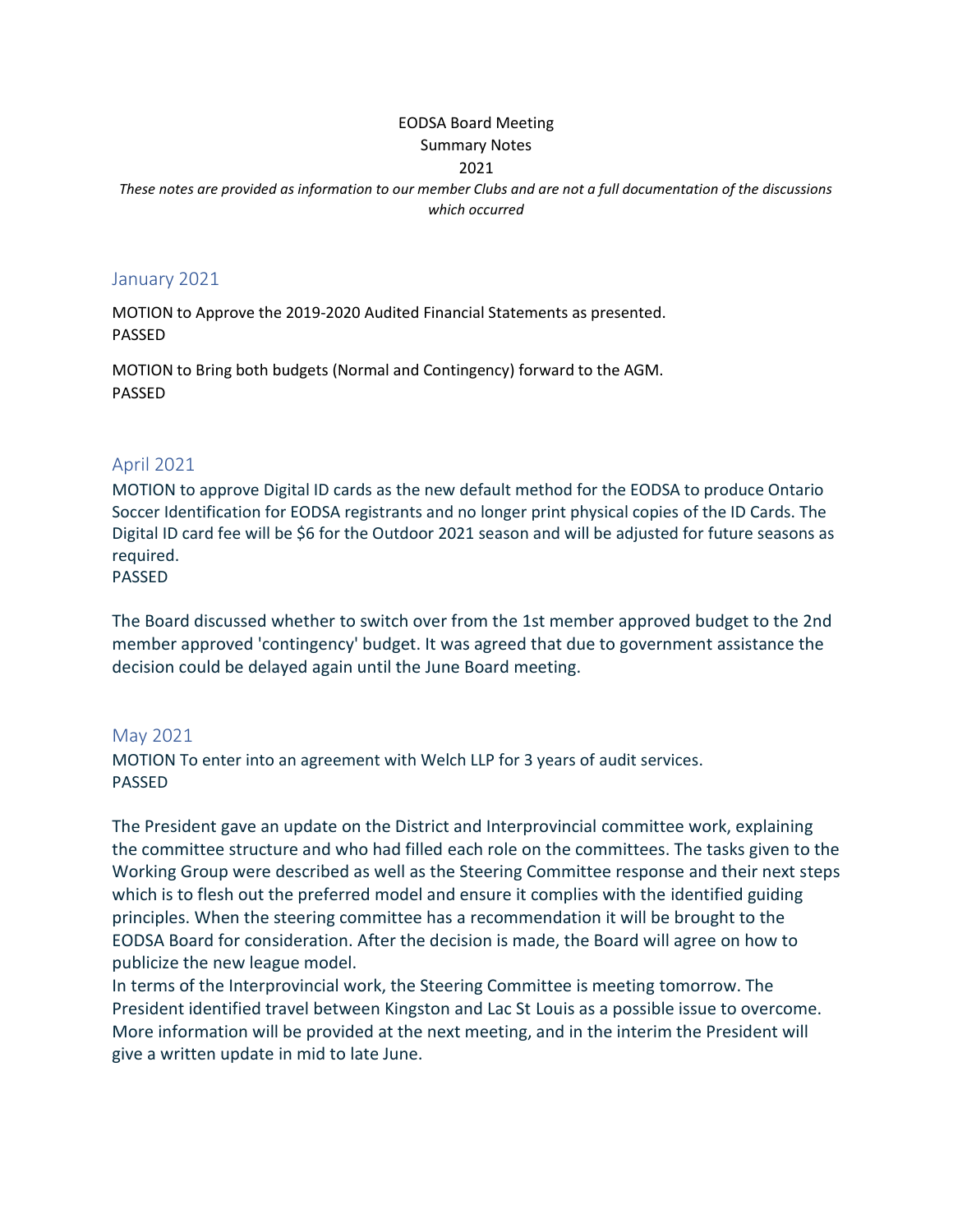## July 2021

MOTION to appoint Keith Penny as the acting President until the next AGM PASSED

MOTION to added Alison Wark as a signing officer for EODSA expenditures PASSED

MOTION to nominate Dave Holder and Kristina Kiss for Centre Circle Awards in 2021, for the Meritorious and High Performance Coaching awards respectively. PASSED

The 2021 Nationals have been cancelled due to Covid. We will not be hosting the U15 event.

### September 2021

James Malizia, Chair of the District League Steering Committee presented the recommendations of the Steering Committee to the Board of Directors.

MOTION to accept the report from James Malizia and appoint Ralph Ehlebracht as the first Chair of the League Management Committee to work with the Executive Director to further develop the documentation necessary to initialize the LMC with a date of October 3rd to return to the Board with recommendations. PASSED

The Executive Director presented the operational plan for the winter development league for 2021/22, along with the finances and requested approval of the team fees.

MOTION: To approve the fee of 2100.00 per team for the Winter Development League 2021/22 season. PASSED

The President advised the Board that the ongoing Oz Merchandising legal case continues as the complainant has sought leave to appeal to the Supreme Court of Canada. The President will advise when a decision is made whether or not to hear the appeal.

## October 2021

MOTION to approve the District League Management Committee terms of reference as presented. PASSED